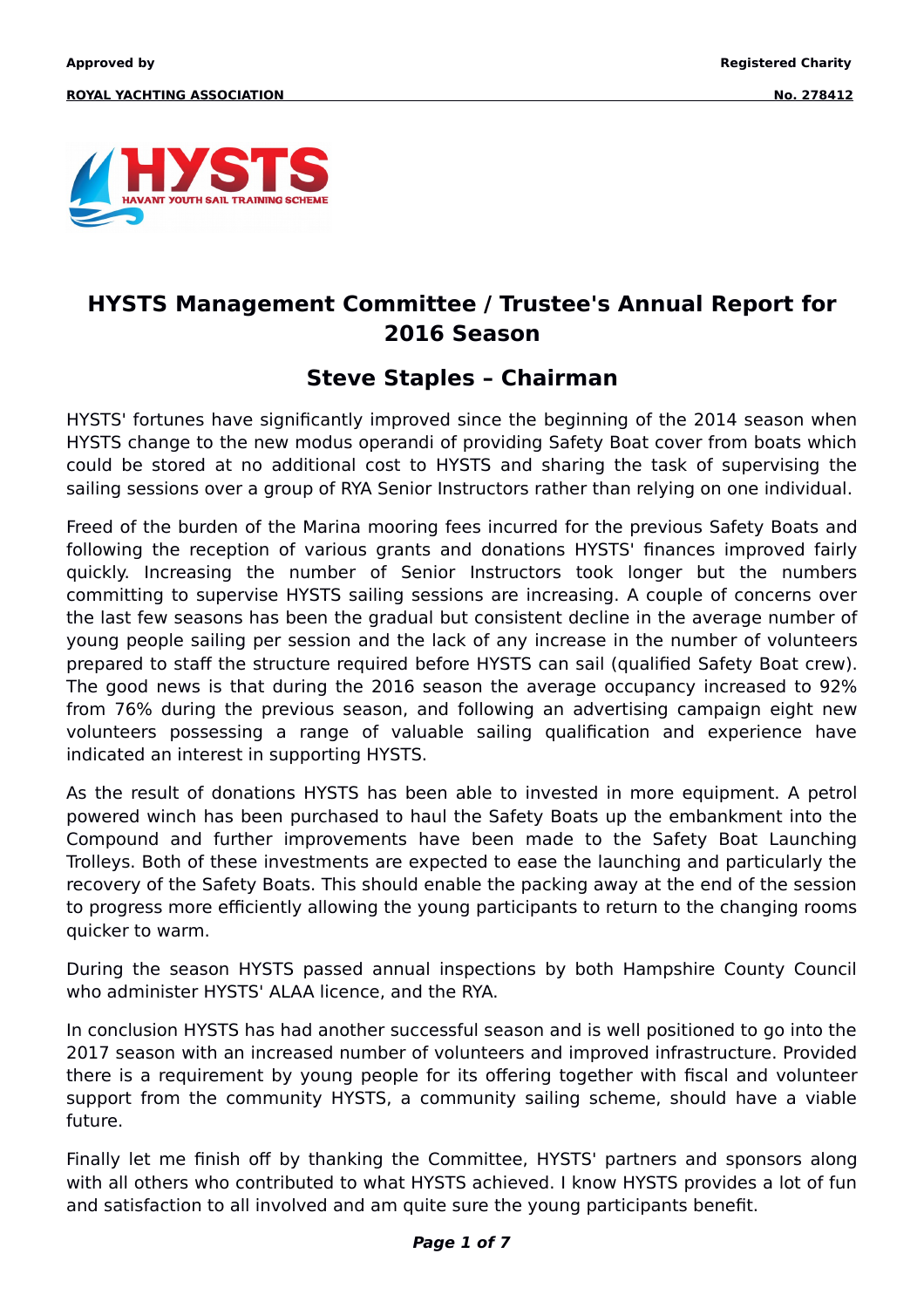#### **ROYAL YACHTING ASSOCIATION** No. 278412

# **2016 Financial Report**

| Opening balance                                                                                                                                                                 |                                                                    | 3182.79 |
|---------------------------------------------------------------------------------------------------------------------------------------------------------------------------------|--------------------------------------------------------------------|---------|
| <b>EXPENDITURE</b>                                                                                                                                                              |                                                                    |         |
| <b>Operational equipment/Personnel</b>                                                                                                                                          |                                                                    | 4888.61 |
| Dinghy maintenance and equipment<br>Safety boat maintenance and equipment<br>Safety boat fuel<br>Base maintenance<br>Safety clothing<br>SI fees<br>Reimbursement of sailing fee | 571.66<br>2659.22<br>84.75<br>179.77<br>170.71<br>1200.00<br>22.50 |         |
| <b>Insurance</b>                                                                                                                                                                |                                                                    | 1588.59 |
| <b>Harbour/Affiliation/Membership</b>                                                                                                                                           |                                                                    | 431.16  |
| Harbour dues<br>Harbour annual subscription<br>RYA recognition fee<br><b>HBSA</b>                                                                                               | 65.16<br>35.00<br>316.00<br>15.00                                  |         |
| <b>Utilities</b>                                                                                                                                                                |                                                                    | 455.52  |
| Telephone<br>Freshwater supply to Compound<br>Freshwater supply to Sailing Base<br>Waste water<br>Electricity<br>Sailing Base business rates                                    | 63.40<br>28.76<br>39.95<br>67.29<br>89.62<br>166.50                |         |
| <b>Miscellaneous operational</b>                                                                                                                                                |                                                                    | 373.75  |
| RYA certificates/Logbooks/Handbooks<br>Mobile phone top up<br><b>Business card printing</b><br>Website<br>Advertising/Entertaining/Recruiting<br>Raffle licence/Ticket printing | 137.27<br>0.00<br>11.98<br>54.94<br>52.76<br>116.80                |         |

### **TOTAL EXPENDITURE** 7737.63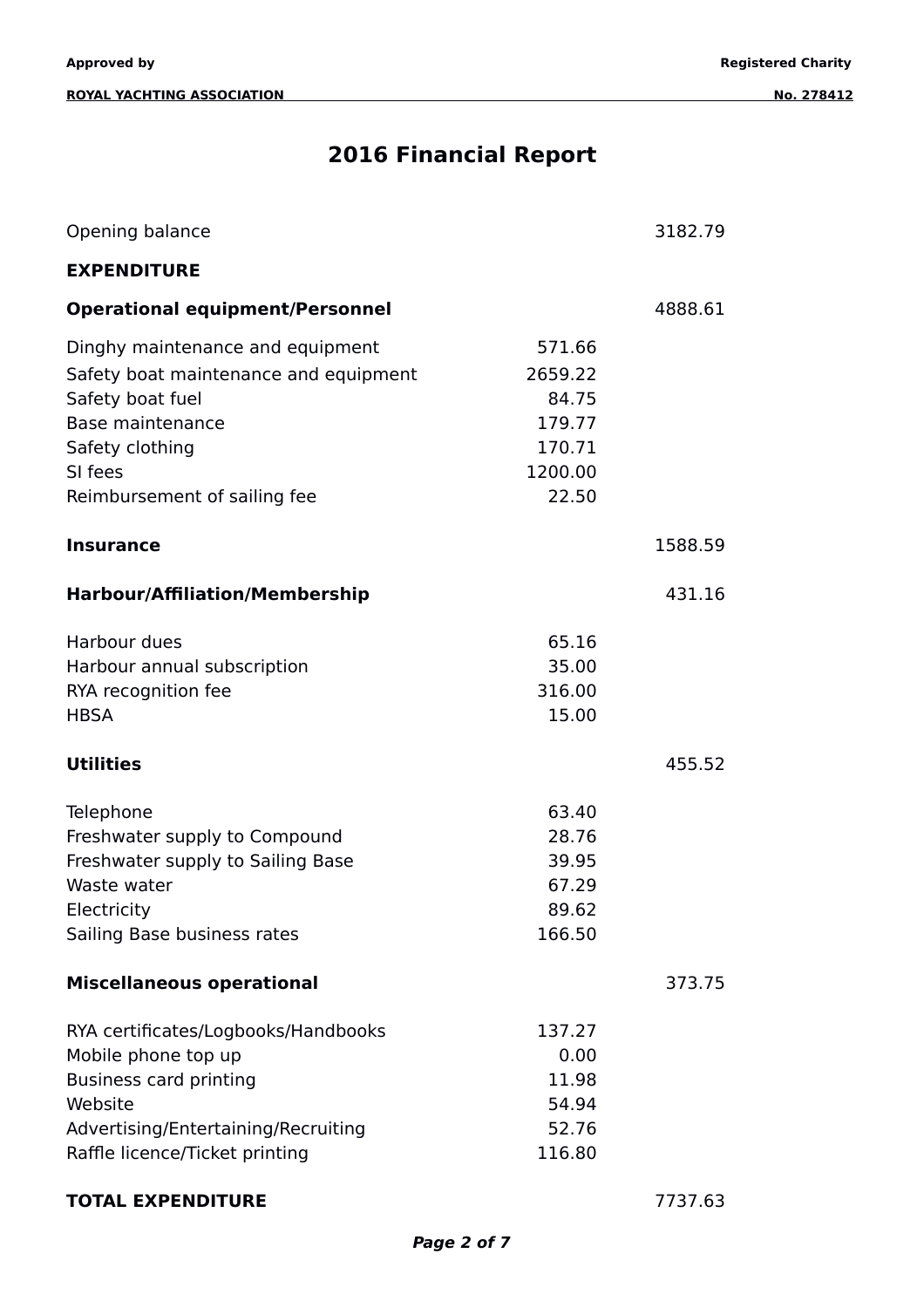### **INCOME**

| Grants                                 | 313.00  |         |
|----------------------------------------|---------|---------|
| Donations                              | 5395.33 |         |
| HMRC charities (Gift aid)              | 236.18  |         |
| Hire of Base (Polling Station)         | 450.00  |         |
| Sailing fees                           | 2767.50 |         |
| Clothing sales                         | 24.50   |         |
| Raffle ticket sales                    | 470.00  |         |
| Saving account interest                | 0.31    |         |
| <b>TOTAL INCOME</b>                    |         | 9656.82 |
| <b>Total carried forward into 2017</b> |         | 5101.98 |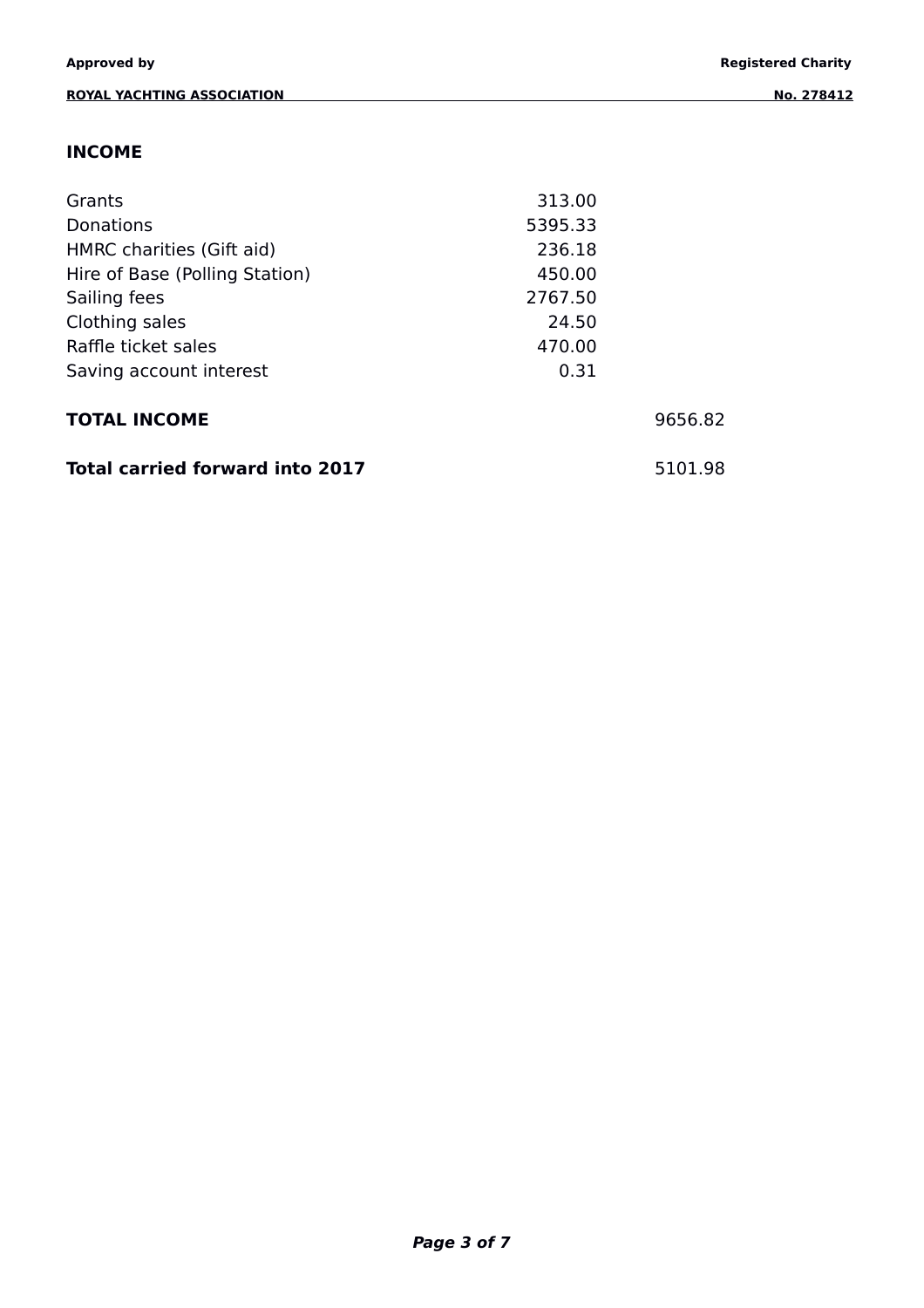## **2016 Sailing Report**

Sailing season 9th April to 30th October 2016

Breakdown

| Sessions scheduled | 17                              |
|--------------------|---------------------------------|
| Sessions completed | 15                              |
| Sessions cancelled | 2 (cancelled due to high winds) |
| Membership forms   | 24 (15 girls and 9 boys)        |
| Age spread (years) | 8-16 (average age 12 years)     |

Attendance

Average attendance per session 8.3 c.f 6.8 in 2015 7.2 in 2014 and 7.5 for 2013 seasons.

Certificates Issued

| Certificate |           | Numbers issued |  |
|-------------|-----------|----------------|--|
| type        | during 16 | during 15      |  |
| RYA Stage 1 |           | 3              |  |
| RYA Stage 2 |           |                |  |
| RYA Stage 3 |           |                |  |
| RYA Stage 4 |           |                |  |



**Page 4 of 7**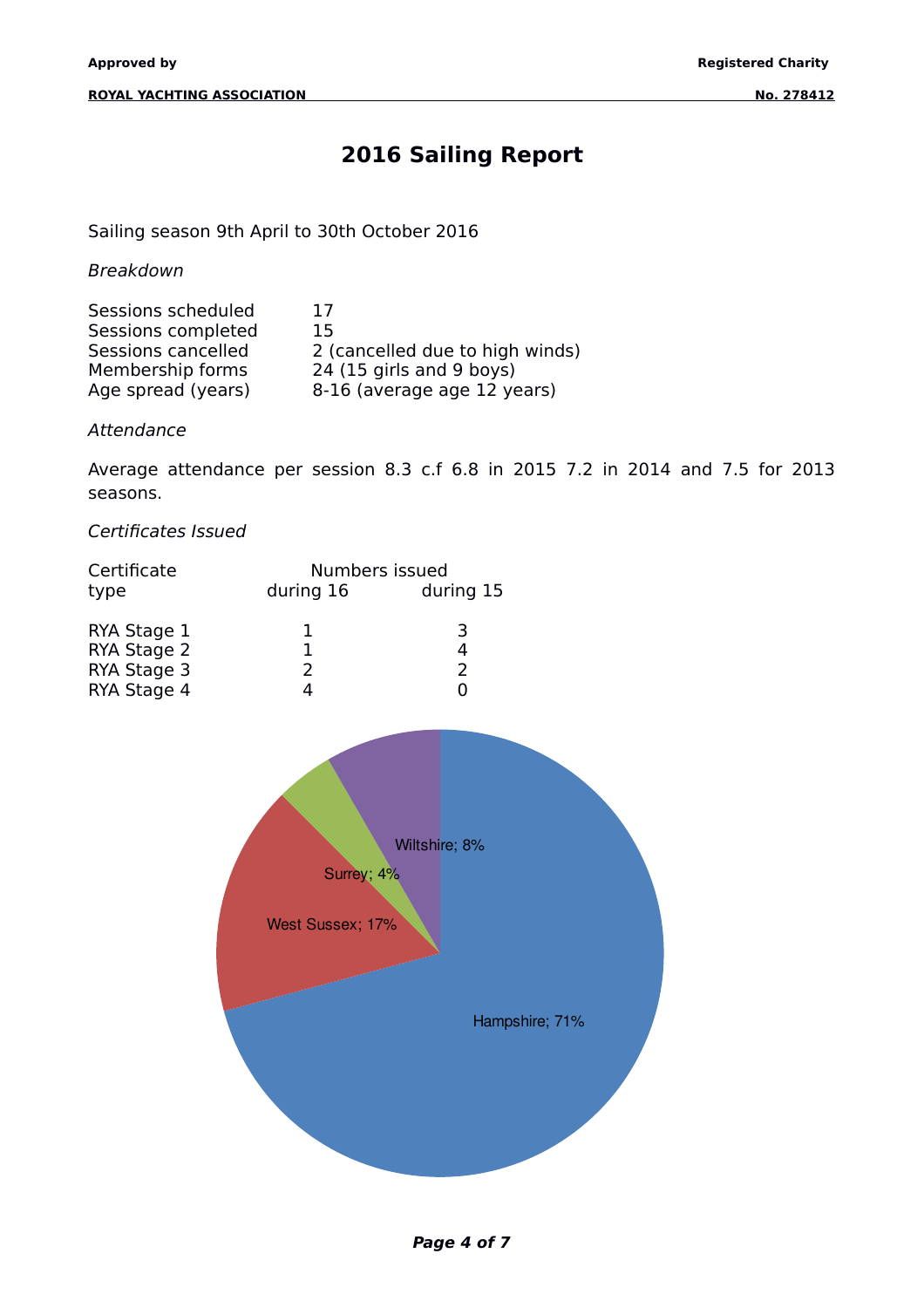## **Recognition of Charitable Status.**

HYSTS' address is: Havant Youth Sail Training Scheme. C/o The Bedhampton Social Hall Centre, 21 Bedhampton Road, Bedhampton, Hampshire, PO9 3ES

HYSTS' Trustees; Mr Peter Bee, Mr Geoffrey Lynch, Mr Owen Davies, Mrs Hazel Matthews, Mrs Lorna Tomblin, Mr Stephen Staples, Mr Derick Borlace, Mr Kenneth Matthews.

The HYSTS Constitution (as amended 10th March 2014) requires the overall responsibility for the Scheme shall be vested in the Management Committee elected by the Patron and Sailing (Senior) Members at the Annual General Meeting each year. The Constitution also requires the Management Committee will consist of the following elected Officers; The President (who may be appointed for a five year term of office), Chairperson, Principal, Secretary, Treasurer, Sailing Programme Co-ordinator, Fund Raising Co-ordinator, Publicity Officer, and Bosun. Three Patron or Sailing (Senior) Members may also be elected to serve as members of the Management Committee. The Constitution further requires The Officers of the Scheme and elected Management Committee Members will act as the Managing Trustees in accordance with Charity Law.

HYSTS' Constitutional objectives are:

- 1. to improve the quality of life of young people through the provision of sailing opportunities and qualifications as a challenging activity;
- 2. to provide a secure environment for the self-development of young people through qualified and professional guidance;
- 3. to work in partnership with statutory bodies and organisations within the community;
- 4. to deliver youth work through the medium of sailing and waterborne activity;
- 5. to facilitate training opportunities for young people and adults wishing to work with young people.

These objectives are further defined within the Co-Operation agreement between Hampshire County Council Outdoor Education Department and HYSTS. Hampshire County Council Outdoor Education Department issue, administer and police the AALA license under which HYSTS operates.

HYSTS' Objectives under the Co-Operation agreement are:

- 1. to introduce young people to sailing and seamanship as an activity in a way that facilitates personal development;
- 2. to provide affordable opportunities for young people to experience dinghy sailing with qualified RYA instruction and procedures in line with the regulations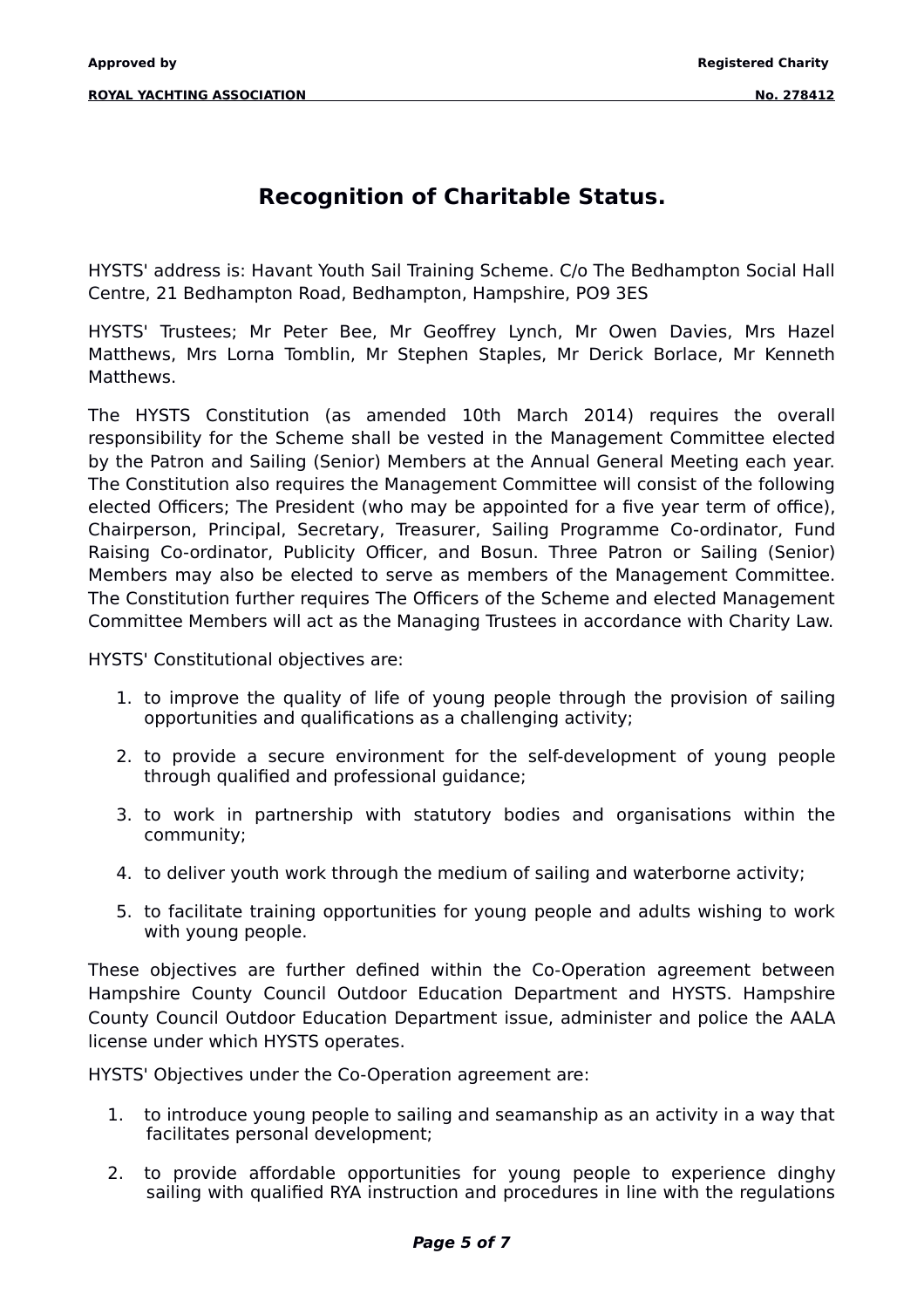and guidance set out in the current HCC Off-site and Hazardous Activities Regulations;

- 3. to provide a membership system by which young people can regularly participate in sailing in order to develop confidence, personal skills and teamwork;
- 4. to provide planned and progressive opportunities for youth groups to initiate and develop sailing for their members;
- 5. to provide 'come and try' sessions for young people who would otherwise not have the opportunity to attempt sailing as an activity;
- 6. to provide opportunities for young people to fulfil requirements of external organisations with regard to sailing (e.g. The Duke of Edinburgh's Award, Scouts, Guides, RYA certificates etc.);
- 7. to provide training opportunities in order to develop the HYSTS programme;
- 8. to raise self-esteem and develop personal and social skills;
- 9. to support the development and positive personnel relationships with both peers and adults;
- 10. to enable the sharing and acting on ideas and issues;
- 11. to recognise the voluntary involvement of young people with a range of experiences and views;
- 12. to take part in outdoor education activities.

Planned Outcomes for young people under the Co-Operation agreement.

- 1. Young people can gain RYA Awards for members and HYSTS Certificates of Participation (for introductory sailing sessions) (under 25 years) from Hampshire by the end of each season.
- 2. HYSTS members completing 3 or 6 months of regular attendance will receive an Access Credit and Certificate for the Duke of Edinburgh's Award.
- 3. Through their involvement with HYSTS activities young people will develop greater self-confidence and self-esteem as well as improving their team work skills.
- 4. Participation in the Members' Sailing Committee leading to young people having the opportunity for full involvement in the organisation of HYSTS.
- 5. HYSTS will provide a progression of sailing experience, from Wayfarers through single – handed to advanced sailing techniques, in line with the current RYA modules.
- 6. Young people will:
	- feel more confident: